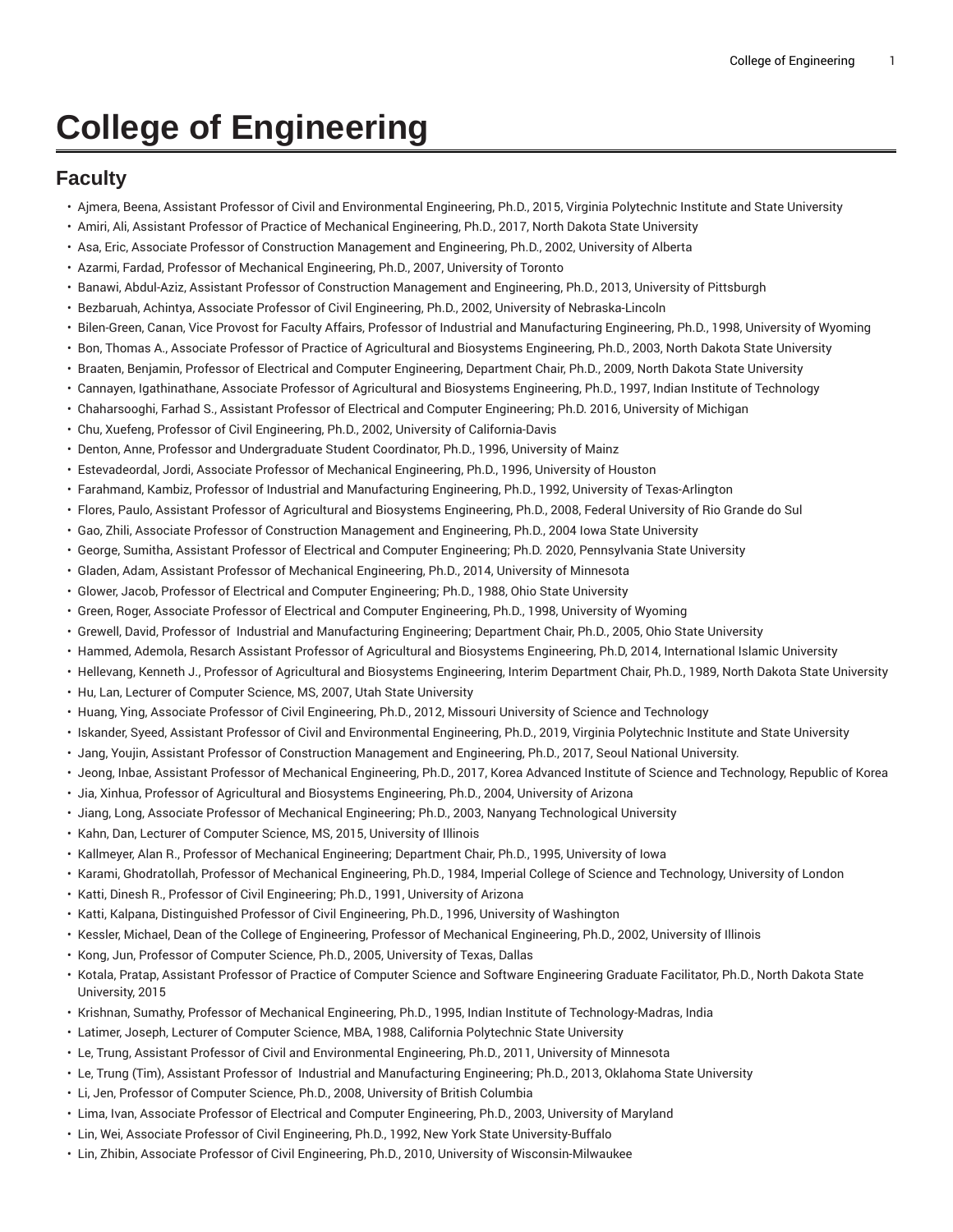## 2 College of Engineering

- Lin, Zhulu, Associate Professor of Agricultural and Biosystems Engineering, Ph.D., 2003, University of Georgia
- Liu, Lu, Assistant Professor of Computer Science, Ph.D., 2017, University of Texas at San Antonio
- Ludwig, Simone, Professor of Computer Science and Interim Department Chair, Ph.D., 2004, Brunel University
- Maassel, Michael, Visiting Assistant Professor of Electrical and Computer Engineering, Ph.D., 2013, North Dakota State University
- Magel, Kenneth, Professor of Computer Science, Ph.D., 1977, Brown University
- Malik, M. Zubair, Assistant Professor of Computer Science, Ph.D., 2014, University of Texas at Austin
- Monono, Ewumbua M., Assistant Professor of Agricultural and Biosystems Engineering, Ph.D., 2015, North Dakota State University
- Myronovych, Oksana, Associate Professor of Practice of Computer Science, Ph.D., 2009, North Dakota State University
- Nahar, Nurun, Assistant Professor of Agricultural and Biosystems Engineering, Ph.D., 2017, North Dakota State University
- Narayanan, Lokesh, Assistant Professor of Industrial and Manufacturing Engineering; Ph.D., 2019, North Carolina State University
- Nawarathna, Dharmakeerthi, Associate Professor of Electrical and Computer Engineering, Ph.D., 2005, University of Houston
- Nazari, G. H., Lecturer of Mechanical Engineering, Ph.D., 1977, Texas A&M University
- Pieri, Robert V., Professor of Mechanical Engineering, Ph.D., 1987, Carnegie-Mellon University
- Pryor, Scott W., Associate Dean for Undergraduate Programs, Professor of Agricultural and Biosystems Engineering, Ph.D., 2005, Cornell University
- Radermacher, Alex, Lecturer of Computer Science, MS, 2012, North Dakota State University
- Rahman, Shafiqur, Professor of Agricultural and Biosystems Engineering, Ph.D., 2004, University of Manitoba
- Salem, Saeed, Associate Professor of Computer Science and Graduate Coordinator, Ph.D., 2009, Rensselaer Polytechnic Institute
- Scherer, Thomas F., Associate Professor of Agricultural and Biosystems Engineering, Ph.D., 1986, University of Minnesota
- Selekwa, Majura, Associate Professor of Mechanical Engineering, Ph.D., 2001, Texas A&M University
- Srinivasan, Sudarshan, Associate Professor of Electrical and Computer Engineering, Ph.D., 2007, Georgia Institute of Technology
- Steele, Dean D., Associate Professor of Agricultural and Biosystems Engineering, Ph.D., 1991, University of Minnesota
- Steward, David, Professor and Chair of Civil and Environmental Engineering, Ph.D.,1996, University of Minnesota
- Stone, Matthew, Assistant Professor of Construction Management and Engineering, Ph.D., 2013, University of Alabama
- Straub, Jeremy, Assistant Professor of Computer Science, Ph.D., 2016, University of North Dakota
- Sun, Dali, Assistant Professor of Electrical and Computer Engineering; Ph.D. 2015, The University of Tokyo
- Sun, Xin, Assistant Professor of Agricultural and Biosystems Engineering, Ph.D., 2013, Nanjing Agricultural University
- Suzen, Bora, Associate Professor of Mechanical Engineering, Ph.D., 1998, Wichita State University
- Tangpong, Annie, Associate Professor of Mechanical Engineering, Ph.D., 2006, Carnegie Mellon University
- Tida, Umamaheswara R., Assistant Professor of Electrical and Computer Engineering; Ph.D. 2019, University of Notre Dame
- Ubhaya, Vasant, Professor of Computer Science, Ph.D., 1971, University of California-Berkeley
- Ulven, Chad, Professor of Mechanical Engineering, Ph.D., 2005, University of Alabama-Birmingham
- Vold, Jessica, Assistant Professor of Mechanical Engineering, Ph.D., 2015, North Dakota State University
- Wang, Danling, Assistant Professor of Electrical and Computer Engineering, Ph.D., 2014, 2003, University of Washington, Peking University
- Wang, Xinnan, Associate Professor of Mechanical Engineering, Ph.D., 2008, University of South Carolina
- Wang, Yechun, Associate Professor of Mechanical Engineering, Ph.D., 2007, University of Maryland
- Wu, Di, Assistant Professor of Electrical and Computer Engineering, Ph.D., 2011, Polytechnic University of Turin, Italy
- Wu, Xiangfa, Professor of Mechanical Engineering, Ph.D., 2003, University of Nebraska-Lincoln
- Xia, Wenjie, Assistant Professor of Civil and Environmental Engineering, Ph.D., 2016 Northwestern University
- Xu, Yiwen, Assistant Professor of Industrial and Manufacturing Engineering, Ph.D., 2015, University of Arizona
- Yadav, Om P., Professor of Industrial and Manufacturing Engineering, Ph.D., 2002, Wayne State University
- Yan, Changhui, Professor of Computer Science, Ph.D., 2005, Iowa State University
- Yang, Huojun, Assistant Professor of Construction Management and Engineering, Ph.D., 2012, University of Nebraska-Lincoln
- Yang, Mijia, Associate Professor of Civil Engineering; Ph.D., 2005, University of Akron
- Yellavajjala, Ravi Kiran, Assistant Professor of Civil Engineering, Ph.D., 2014, University of Notre Dame
- Yodo, Nita, Assistant Professor of Industrial and Manufacturing Engineering, Ph.D., 2017, Wichita State University
- Yu, Yao, Assistant Professor of Construction Management and Engineering, Ph.D., 2014, North Carolina A&T State University
- Zhang, Yan, Assistant Professor of Mechanical Engineering, Ph.D., 2013, Iowa State University
- Zhang, Yu, Assistant Professor of Agricultural and Biosystems Engineering, Ph.D., 2014, Nanjing Agricultural University
- Zhang, Qifeng, Assistant Professor of Electrical and Computer Engineering, Ph.D., 2001, Peking University
- Zhang, Zhao, Assistant Professor of Agricultural and Biosystems Engineering, Ph.D., 2015, Pennsylvania State University